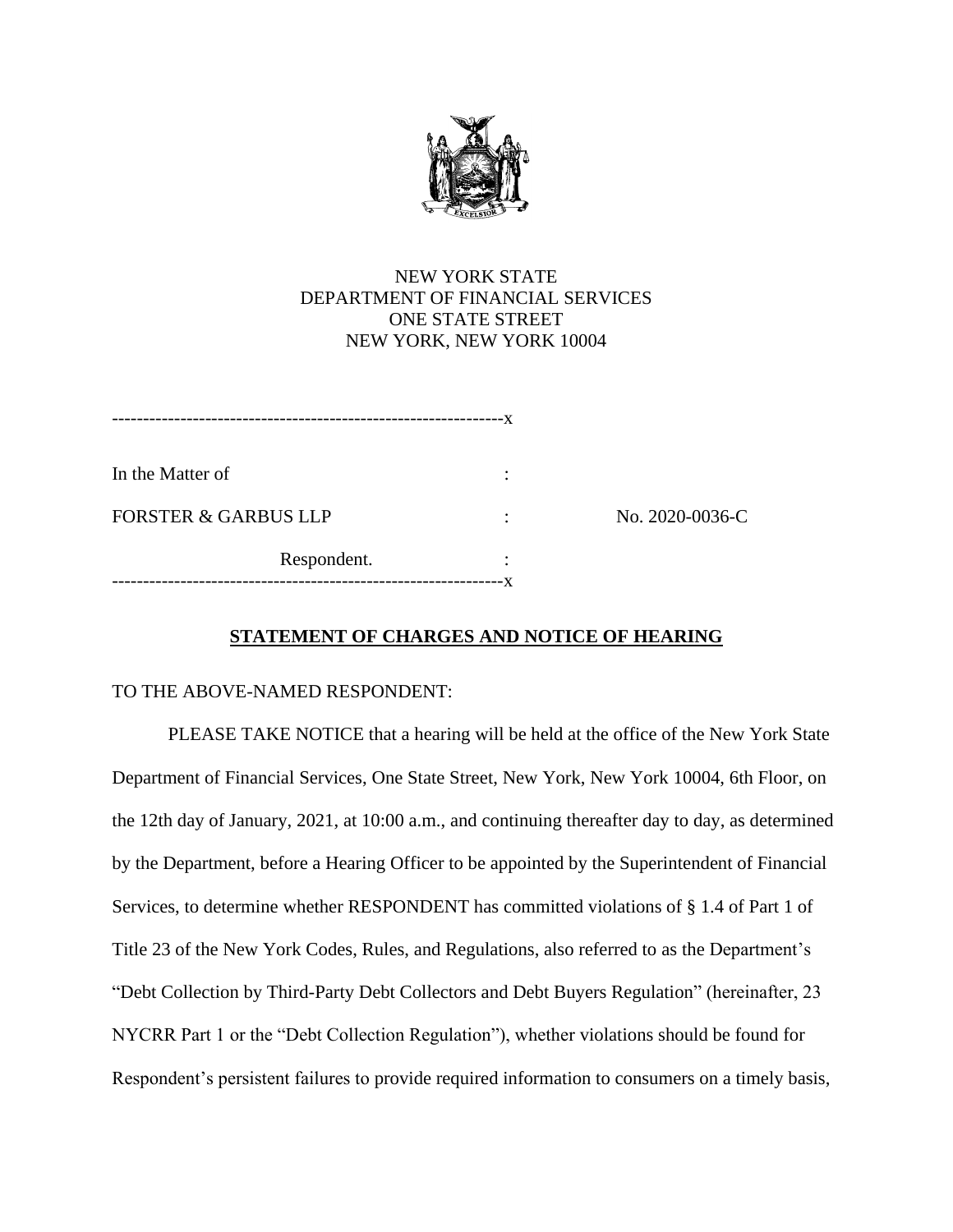and whether civil monetary penalties shall be imposed and other appropriate relief be granted as a result of such findings.

#### OVERVIEW

1. Debt collection is a multibillion-dollar industry affecting millions of consumers. A recent report found that more than one in four consumers had at least one debt collection reference in their credit reports. In predominantly minority communities, however, the number of consumers with a debt in collection increases to 42%, according to the National Consumer Law Center.

2. Debt collection can have disastrous effects on households, ranging from abusive and harassing interactions with debt collectors to financial destabilization more generally. For these reasons, among others, it is critical that debt collection conduct be closely supervised and that debt collectors only pursue debts in accordance with state and federal law.

3. Student loan debt reached \$1.56 trillion in 2020, distributed among 45 million borrowers across the United States. Eleven percent (11%) of this debt is in collection, with millions of borrowers unable to make payments on their student loans. In New York, approximately 2.4 million borrowers owe a total of over \$98 billion, with an estimated 280,000 borrowers in delinquency. Researchers report that in New York State approximately 14% of student loan borrowers in minority communities have a student loan debt in default, as compared to 8% of student loan borrowers in non-minority communities.

4. Approximately \$7.3 billion of the outstanding student loan debt in New York is attributable to private student loans. Unlike federal student loans, for which the federal government does not engage in traditional debt collection, private student loans are collected by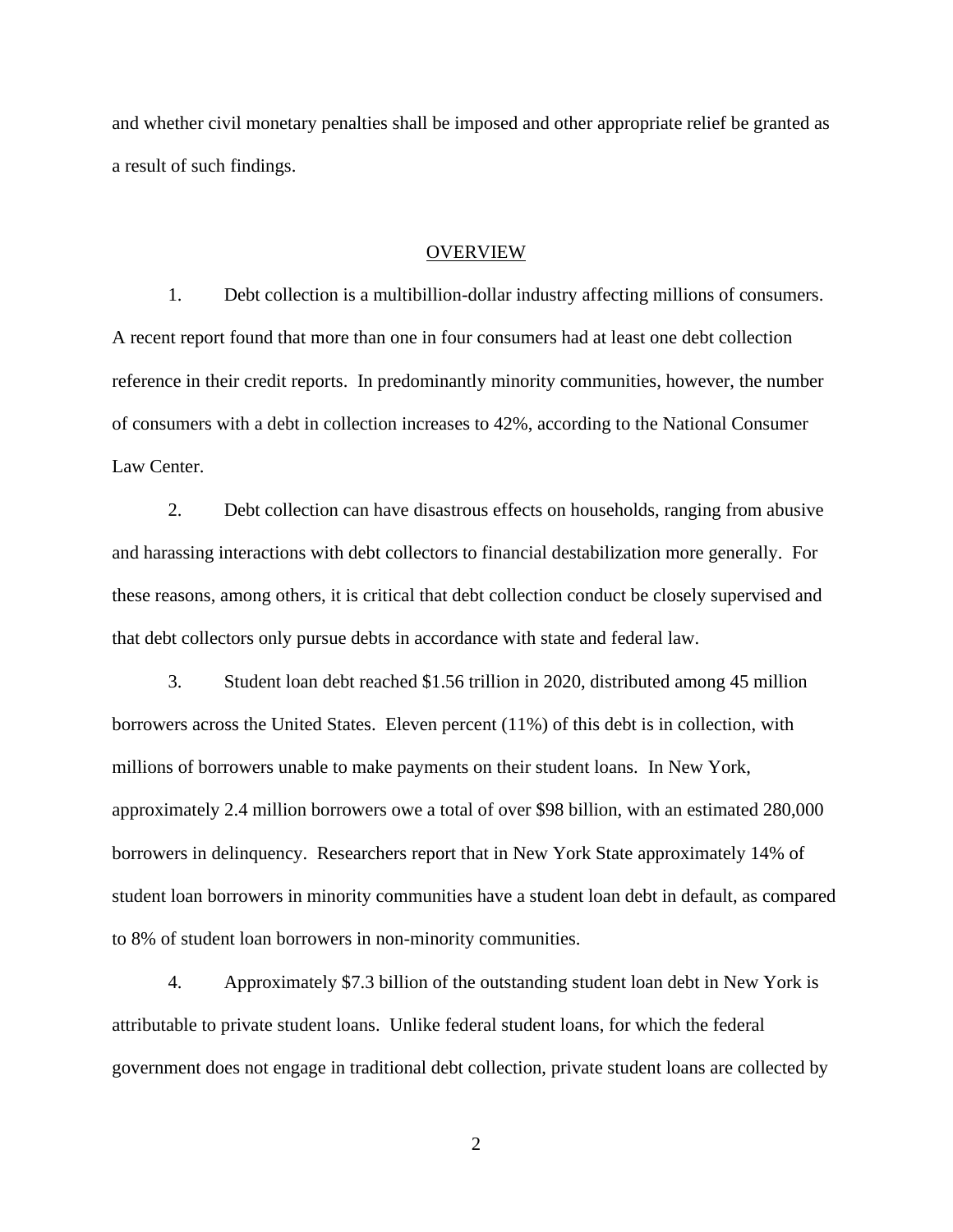debt collectors in the same manner as other consumer debts, such as credit card or automobile loan debts.

5. In general, debt collectors seek to locate consumers who have delinquent accounts, and attempt to collect on those accounts by convincing consumers to pay the debts. In the alternative, debt collectors may pursue litigation against consumers.

6. Following initial communications with a particular consumer, a debt collector often persists in calling the telephone numbers associated with that consumer, sometimes hundreds of times every month to collect payment. This process may persist for weeks or months, until the debt is reassigned to another collection agency or the initiation of litigation.

7. Under New York State law, consumers have the right to demand detailed information on debts pursued by debt collectors. This demand for information is referred to under New York State law as "substantiation of debt."

8. When a debt collector receives a substantiation of debt request, the debt collector must cease collection efforts until the debt collector provides this information to the consumer. Moreover, the debt collector must provide substantiation within 60 days after receiving the request.

9. Although all debt collectors should possess this information before engaging in collection activities, the right to request substantiation of debt is important because debt collectors have a history of harassing consumers over debts that are either no longer owed, were never owed, or are owed to a different creditor or debt collector.

10. The right to request substantiation of debt therefore gives consumers an opportunity to request of debt collectors information that debt collectors are already required to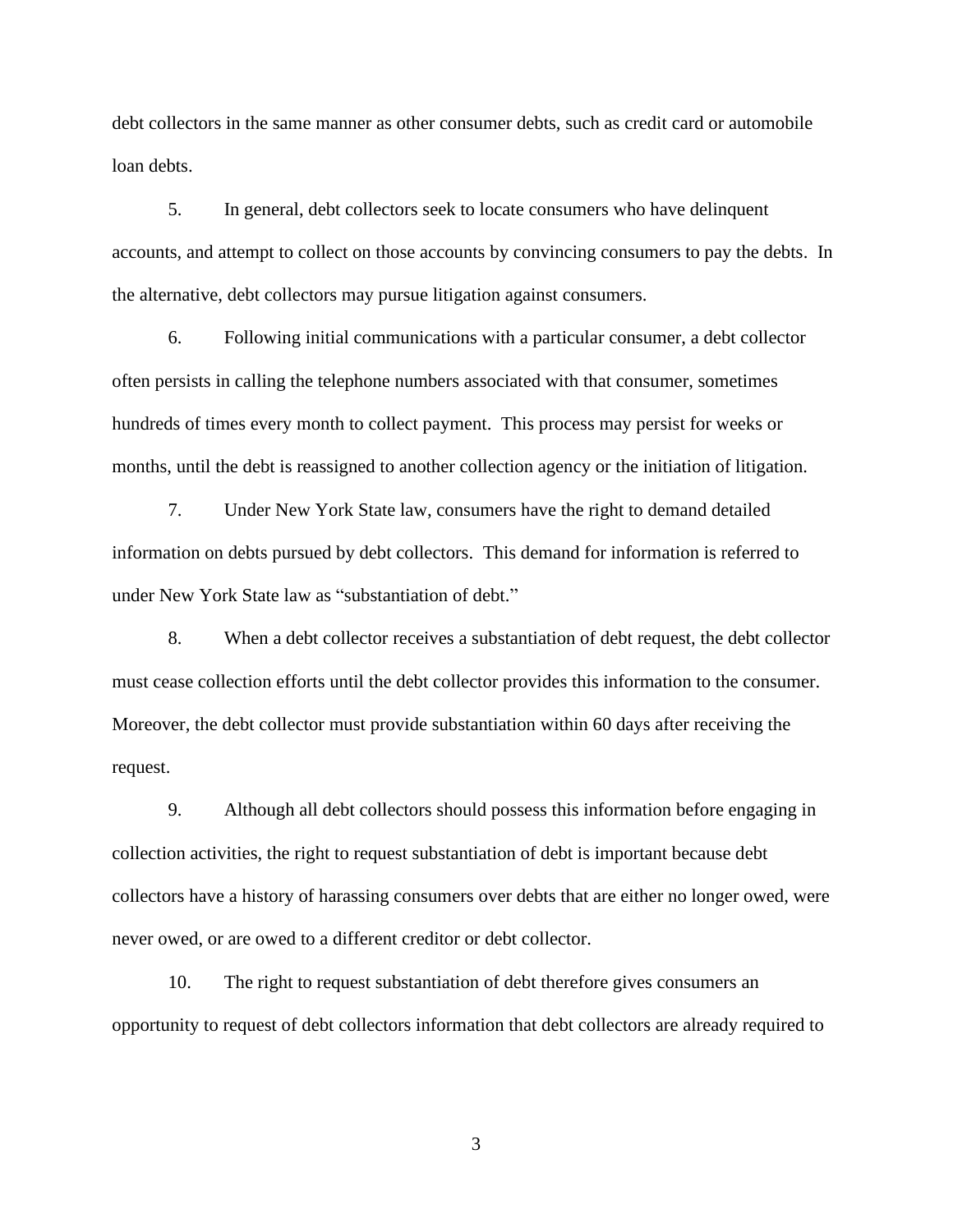possess but too often do not: evidence that the consumers being contacted actually owe the money sought by the debt collectors.

11. Forster & Garbus LLP ("Respondent" or "Forster & Garbus") has for several decades collected on debts, including debts incurred for student loans, as well as debts incurred for personal and/or household purposes. Respondent collects on student loan debt for several of the large student loan lenders, servicers, and owners, including Sallie Mae, Navient, and the National Collegiate Student Loan Trusts, three of the largest such entities in the United States.

12. As noted above, Forster & Garbus, as a debt collector, is required to provide consumers with sufficient substantiation of debt within 60 days of receiving a request from a consumer.

13. Despite this clear requirement, Respondent has failed repeatedly to provide substantiation of debt to consumers, in violation of New York law.

14. This enforcement action seeks a monetary penalty for Respondent's failure to comply with New York law. This action also seeks to enforce Respondent's compliance with the New York law.

### THE ROLE AND JURISDICTION OF THE DEPARTMENT OF FINANCIAL SERVICES

15. Section 408 of the Financial Services Law ("FSL") empowers the Superintendent of the New York State Department of Financial Services (the "Department") to levy a civil penalty for any violation of New York State or federal fair debt collection practices. Section 302 of the Financial Services Law empowers the Superintendent to prescribe rules and regulations involving financial products and services.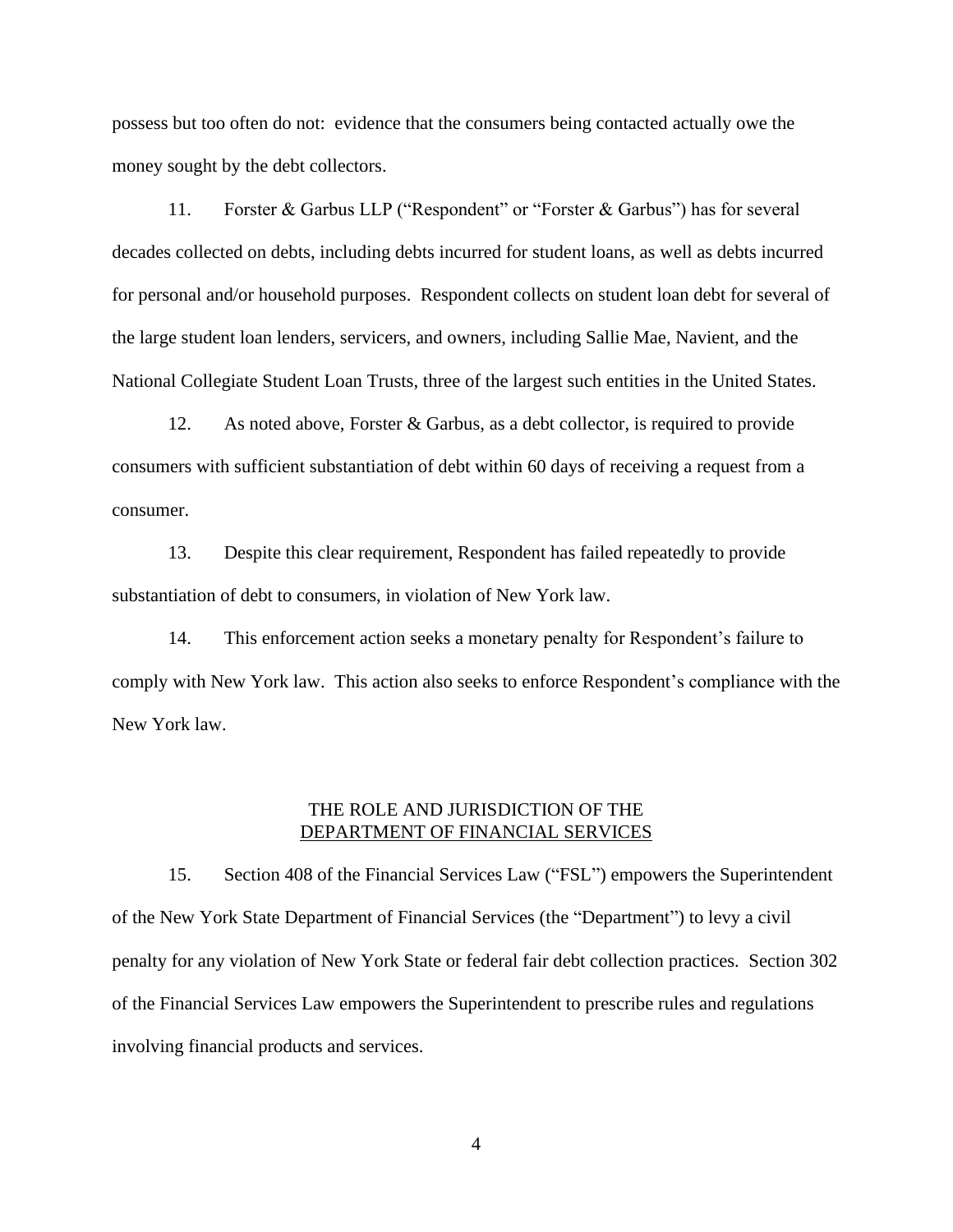16. Pursuant to this authority, in 2015 the Department promulgated the Debt Collection Regulation in to combat unfair debt collection practices. The regulation requires debt collectors, among other requirements, to provide particular disclosures to consumers upon request.

17. Under FSL § 404, the Superintendent has the authority to conduct investigations to enforce relevant regulations, and under FSL  $\S$  408(a)(2), the Superintendent has the authority to levy civil penalties for violations of the regulations promulgated under the Financial Services Law.

#### RESPONDENT

18. Respondent is headquartered and maintains its principal place of business at 60 Motor Parkway, Commack, New York 11725.

19. Respondent is engaged in a business the principal purpose of which is the collection of any debts owed or due or asserted to be owed or due to another. Respondent employs approximately 160 individuals. As of the date of this filing, Respondent has approximately 40 individuals employed as collectors, 12 as supervisors, and nine as attorneys, with the remaining staff assigned to legal support, clerical, and/or administrative roles.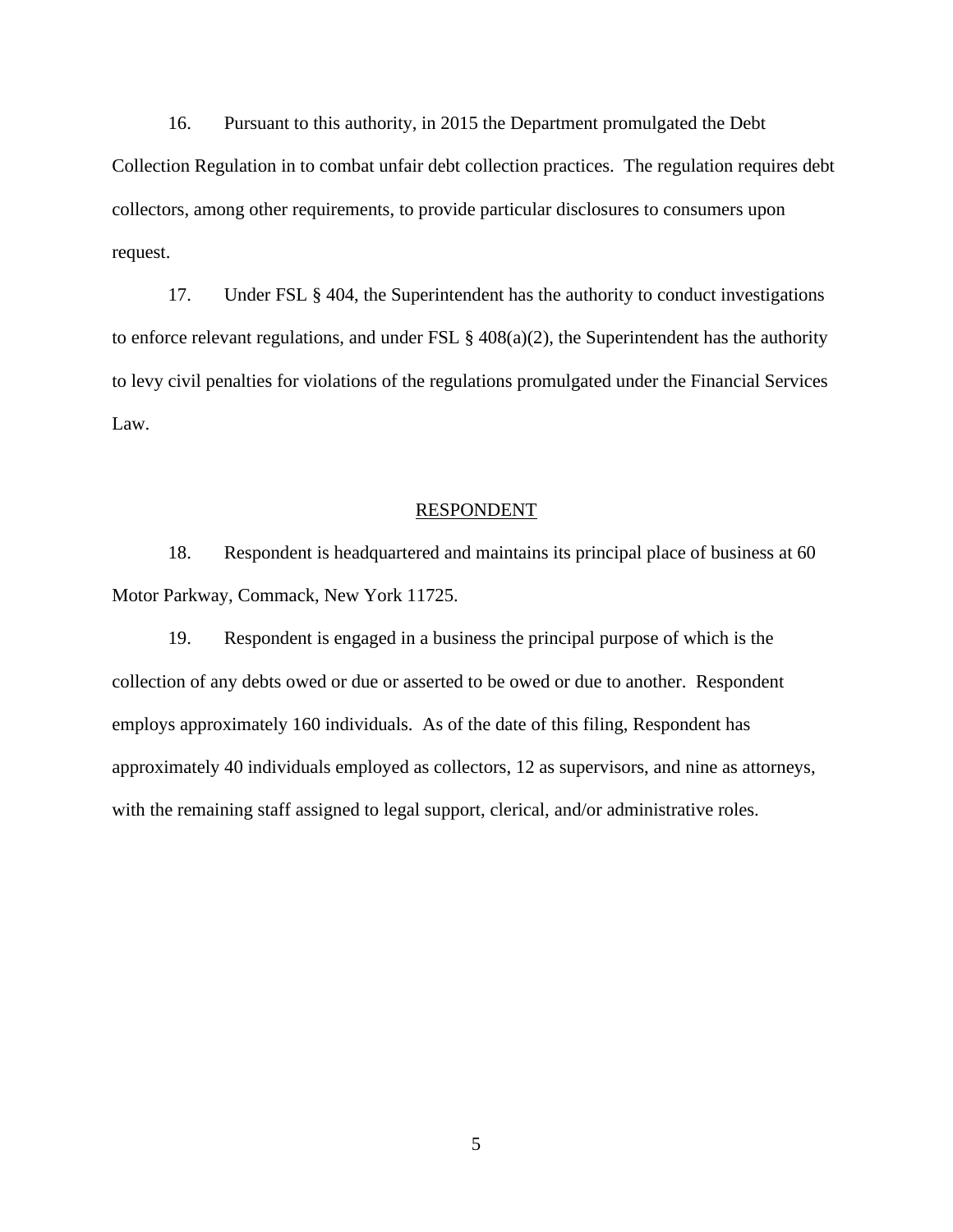#### FACTUAL ALLEGATIONS

20. Respondent collects, among other types of debt, student loan debt for some of the largest student loan lenders in the United States, including Sallie Mae, Navient, National Collegiate Student Loan Trusts. These clients have assigned several thousand student loan debt accounts to Respondent for collection over the course of years.

21. Respondent maintains a policy for complying with the Department's substantiation of debt requirement. This policy, titled "DFS Rule – Substantiation of Debt," revised as of December 27, 2016 ("Substantiation Policy"), states as follows:

We must provide the consumer with written substantiation of a charged off debt within 60 days of receiving a request for substantiation and must cease collection of the debt until written substantiation has been provided to the consumer . . . Documentation, as listed above, will be requested from our client. Once all of the required documents are received, they will be reviewed in order to determine if they comply with the requirements as stated in the [Department's] regulations.

22. Even though the Respondent's Substantiation Policy clearly states that Respondent will provide substantiation of the debt within 60 days, the Department found numerous instances in which Respondent failed to provide consumers with any substantiation of debt.

23. Additionally, while the Respondent's Substantiation Policy states that Respondent will review to ensure compliance with substantiation of debt requirements, Respondent failed to provide hundreds of consumers with documents sufficient to comply with those requirements. Frequently-occurring examples of Respondent's noncompliance include the following:

a. In response to many requests for substantiation, Respondent merely provided consumers with the application and a document entitled "Statement of Purchased Account," which failed to clearly identify the creditors who purchased and sold the consumer's student loan debt.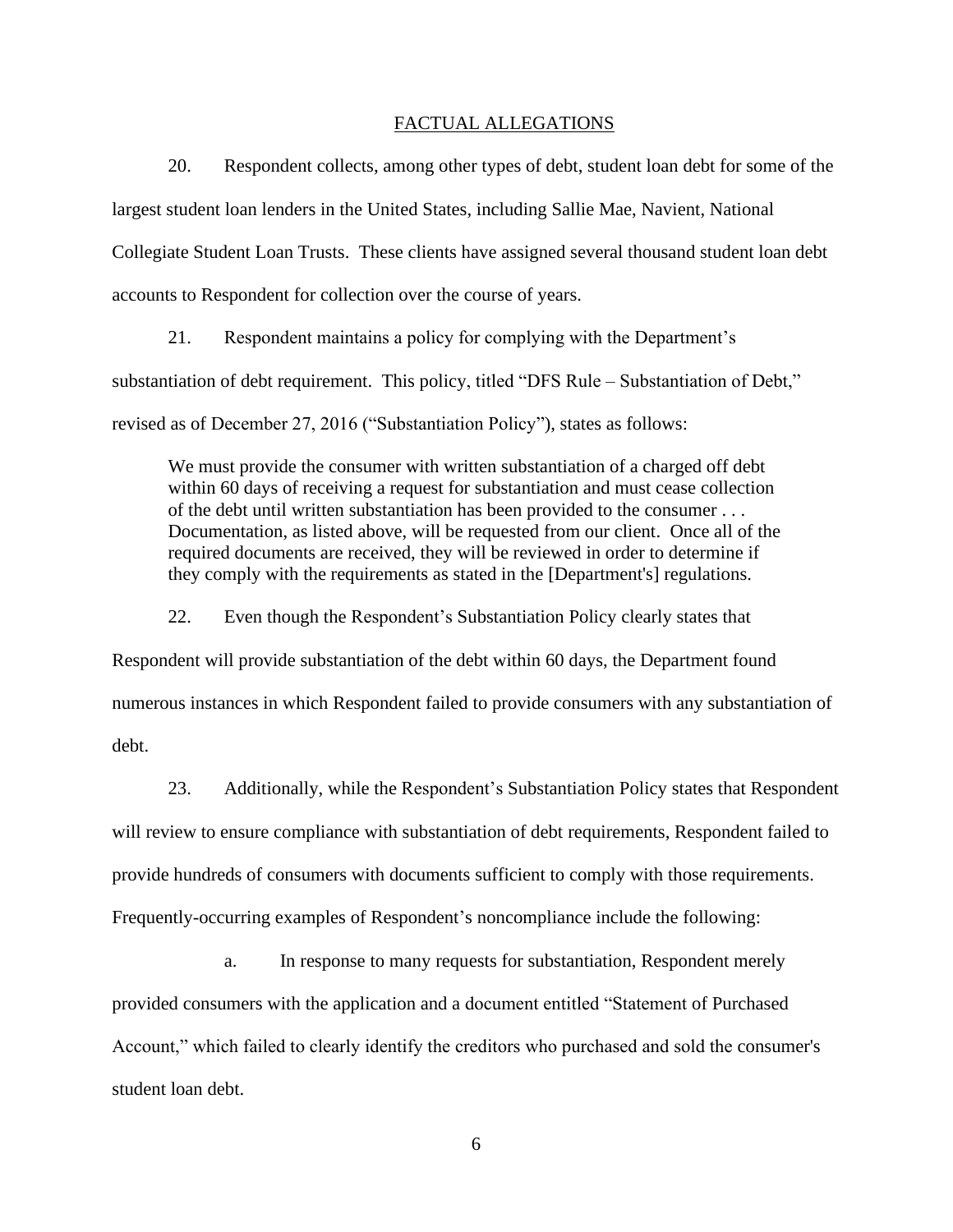b. In other instances, Respondent failed to provide the underlying transaction documents, such as a loan application, which created the student loan debts to be collected.

c. Respondent often failed to provide complete chain of title, omitting assignments, sales and transfers of title of the incurred student loan debt.

d. In some instances, in response to substantiation of debt requests, Respondent merely provided a court document, such as a court judgment, with little or no other documentation.

24. Specific examples of Respondent's responses to individual requests for substantiation include the following:

a. CONSUMER-1 requested that Respondent provide her with information to substantiate whether she actually owed the student loan debt in question. In response to this valid request, Respondent immediately filed a lawsuit against CONSUMER-1. With regard to the outstanding substantiation request, Respondent blithely informed CONSUMER-1 in writing that she should "refer to the Summons and Complaint" in the newly-filed lawsuit.

b. CONSUMER-2 disputed that CONSUMER-2 owed any student loan debt whatsoever, and requested proof of debts owed. Rather than providing CONSUMER-2 with substantiation of debt, Respondent delayed sending any response to CONSUMER-2, sending a response more than 120 days later. In the response, sent well beyond the 60-day time limit established by law, Respondent conceded it would no longer pursue the alleged debts owed.

c. CONSUMER-3 requested substantiation of debt, and alerted Respondent that she was unfamiliar with the creditor for whom Respondent claimed to be pursuing from CONSUMER-3 the student loan debt. While Respondent, in response, provided CONSUMER-3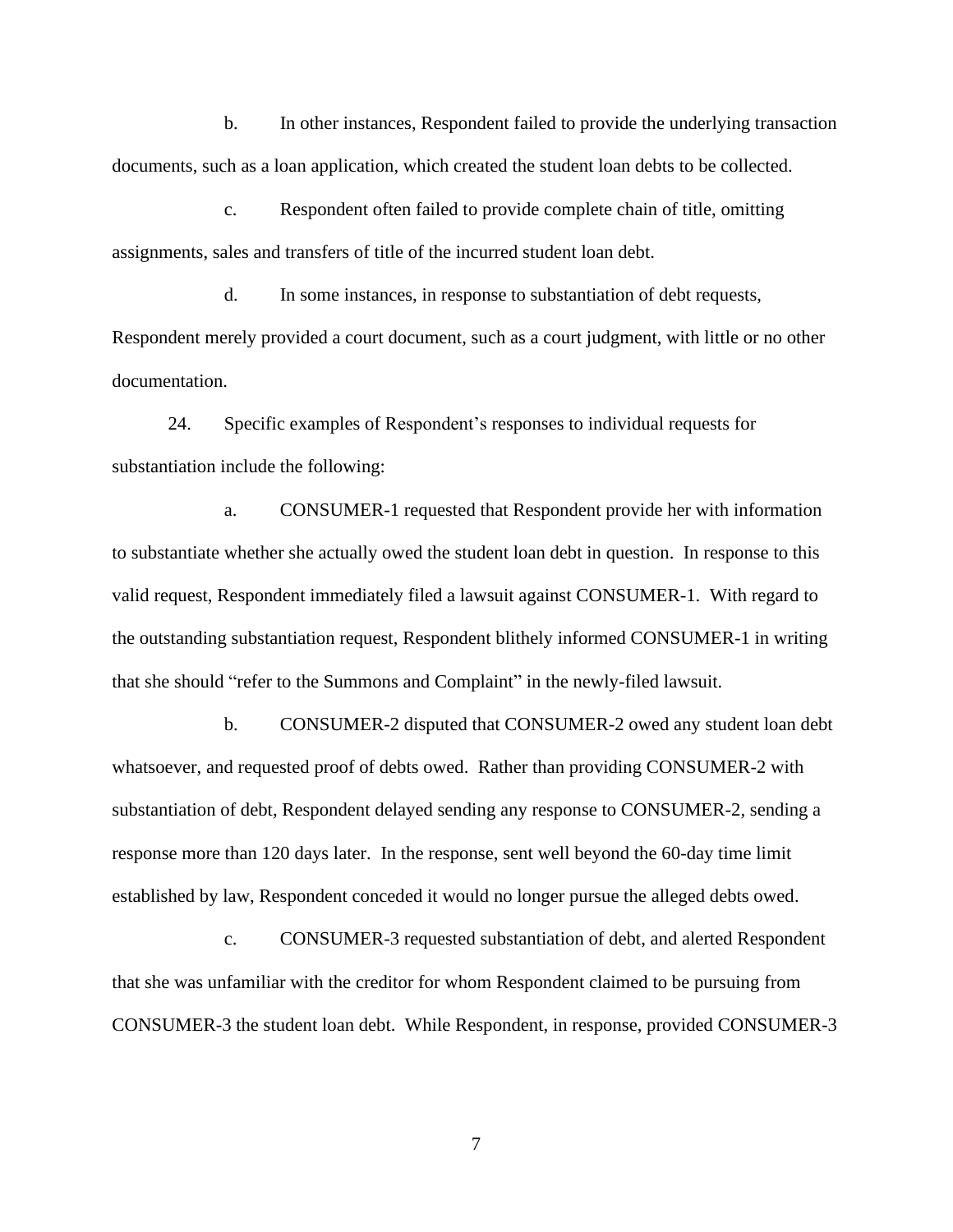with a copy of the relevant loan application, promissory note, and payment history, Respondent failed to provide a chain of title or other documents identifying the actual creditor.

d. CONSUMER-4, an individual in financial distress, questioned whether a debt actually belonged to her. CONSUMER-4 also relayed to Respondent that her financial distress was such that she was on the brink of homelessness. In response, Respondent merely provided a single document: a judgment obtained four years prior. The judgment, moreover, reflected a debt of substantially lesser value than the amount sought by Respondent from CONSUMER-4.

### SPECIFICATION OF CHARGES

## CHARGE I RESPONDENT VIOLATED 23 NYCRR PART 1 § 1.4

25. The allegations set forth in paragraphs 1 to 24 above are repeated and realleged as if set forth fully herein.

26. Pursuant to FSL § 408(2), the Superintendent has the authority to levy civil penalties for violations of the regulations promulgated under the Financial Services Law.

27. The Debt Regulation, specifically 23 NYCRR Part 1 § 1.4, requires debt collectors to provide substantiation of debt if a consumer disputes, orally or in writing, the validity of a charged-off debt or the right of the debt collector to collect on the charged-off debt. The debt collector must provide substantiation of a charged-off debt within 60 days of receiving a request and must cease collection of the debt until written substantiation has been provided to the consumer. Substantiation of debt shall include: (1) the signed contract or signed application that created the debt or, if no signed contract or application exists, a copy of a document provided to the alleged debtor while the account was active, demonstrating that the debt was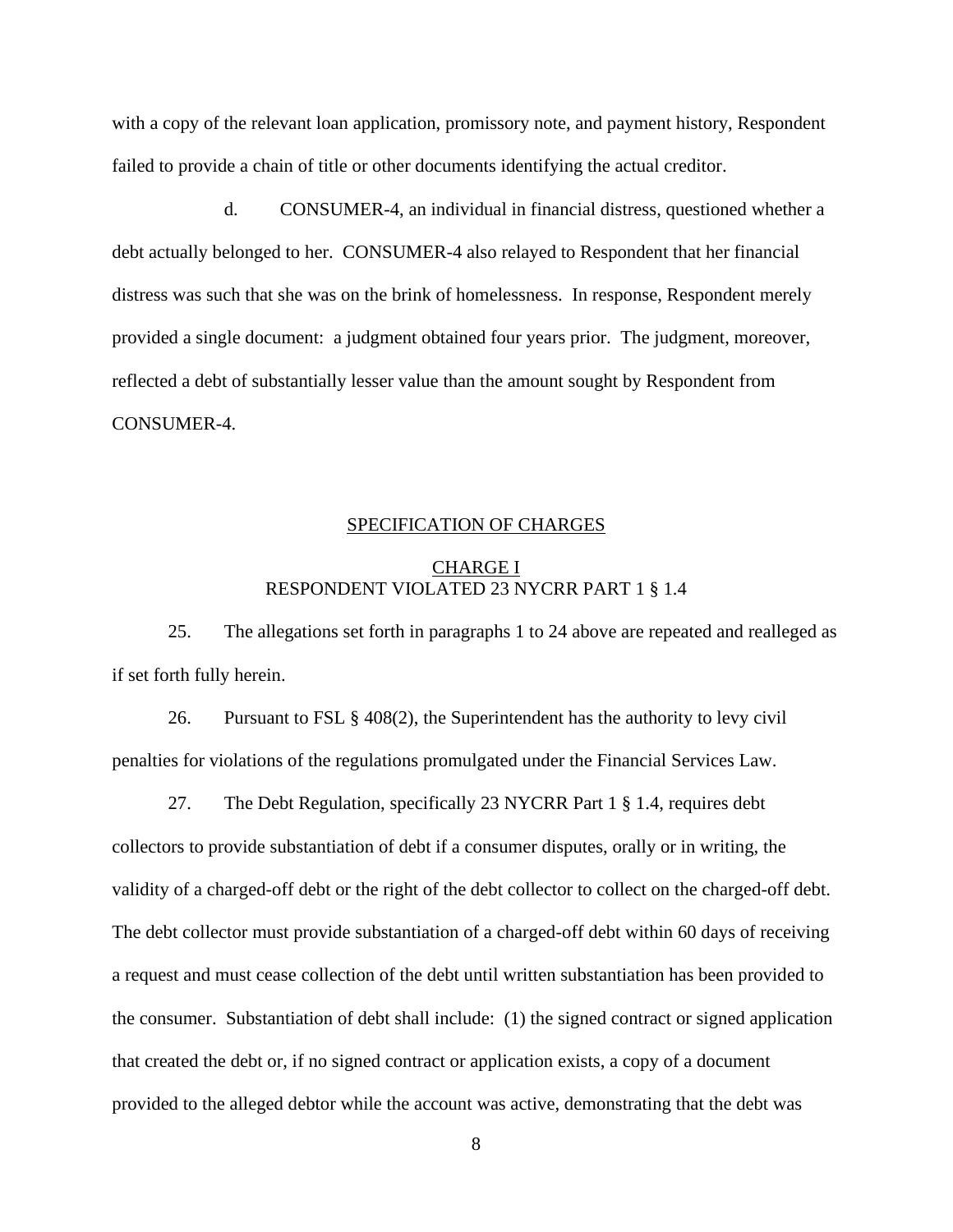incurred by the debtor; (2) the charge-off account statement, or equivalent document, issued by the original creditor to the consumer; (3) a statement describing the complete chain of title from the original creditor to the present creditor, including the date of each assignment, sale, and transfer; and (4) records reflecting the amount and date of any prior settlement agreement reached in connection with the debt. If a debt collector cannot satisfy the obligation to provide substantiation of debt or forgive a debt, the debt collector will not avoid potential violations by returning the debt to the creditor. Debt collectors must have the proper documents before collecting on debt.

28. Respondent failed to provide any substantiation of debt to dozens of consumers who requested substantiation.

29. Respondent failed to provide sufficient substantiation of debt to hundreds of consumers.

30. Respondent failed to provide timely substantiation of debt to dozens of consumers, allowing more than 60 days to lapse from the dates that the consumer requests were received by Respondent and the dates of Respondent's corresponding responses.

31. Respondent's failures, during the period from in or about September 2015 to in or about August 2020, constitute violations of 23 NYCRR Part 1 § 1.4, and Respondent is thus liable to pay a civil penalty of up to one thousand dollars (\$1,000) per offense. In this case, each failure to provide any substantiation, timely substantiation, or sufficient substantiation of debt constitutes an independent offense.

PLEASE TAKE NOTICE THAT, as a result of these charged violations, the Department is seeking the following relief: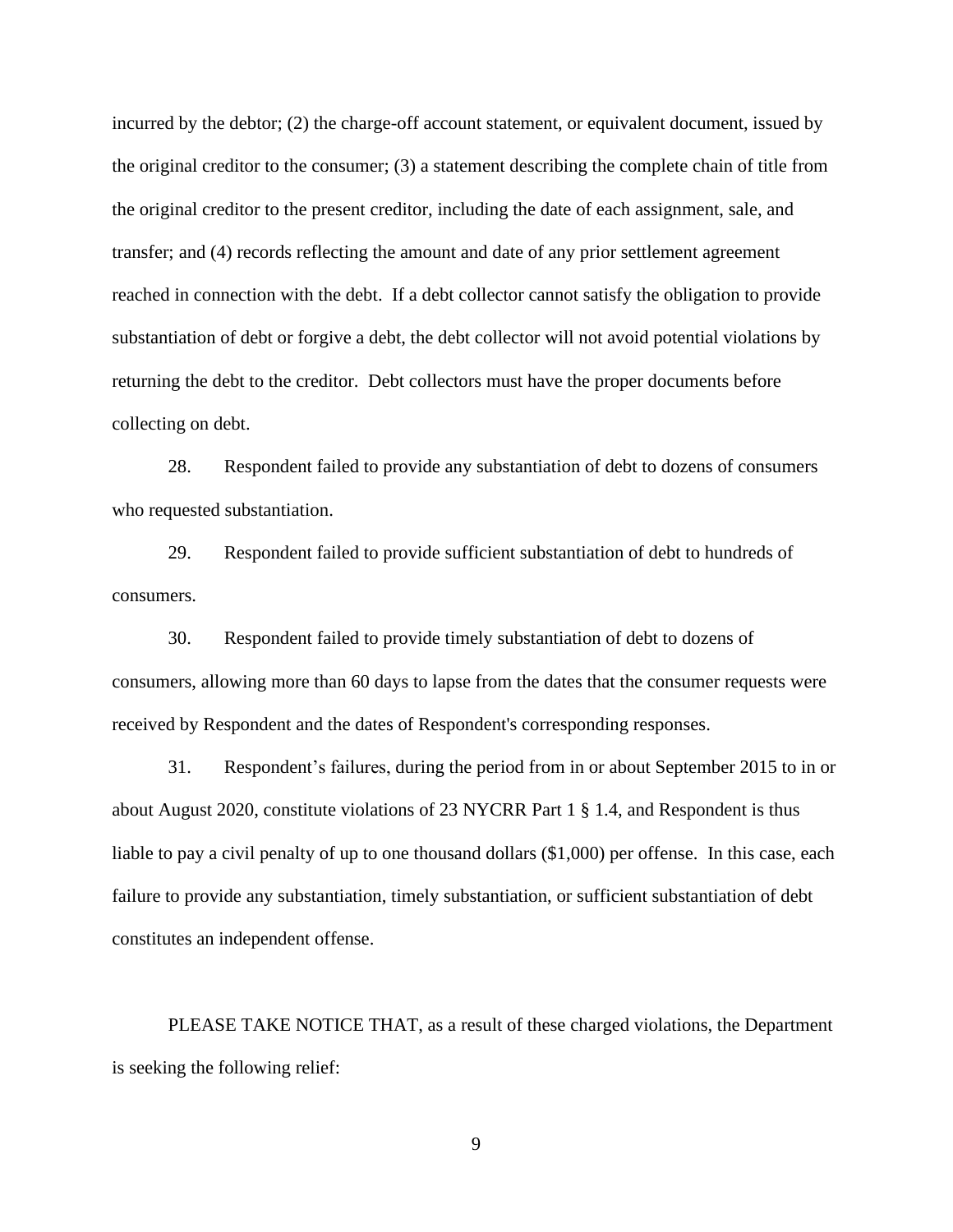- a) The imposition of civil monetary penalties against Respondent;
- b) An order directing Respondent to cease and desist all activity that constitutes the violations of law enumerated herein; and
- c) Such other relief as is deemed just and appropriate.

## PLEASE TAKE FURTHER NOTICE THAT:

(A) This Notice of Hearing and Statement of Charges is issued to Respondent pursuant to §§ 305 and 306 of the Financial Services Law, and notice of the hearing is given to Respondents in accordance with § 304 of the Financial Services Law.

(B) Your attention is directed to a statement in plain language, attached hereto as Appendix A, summarizing the provisions of 23 NYCRR Part 2. **This statement contains important information concerning your rights and the Department's hearing procedures and should be read carefully.** A copy of 23 NYCRR Part 2 will be furnished upon request.

(C) Interpreter services shall be made available to deaf persons, at no charge.

(D) Should you fail to appear at the time and place set forth above, or at any subsequent date fixed for the hearing, the hearing will proceed as scheduled and may result in the following:

> i. The issuance of a report by the Superintendent finding violations of Section 408 of the Financial Services Law and the issuance of an order upon the Respondent requiring it to cease and desist from engaging in such violations; and